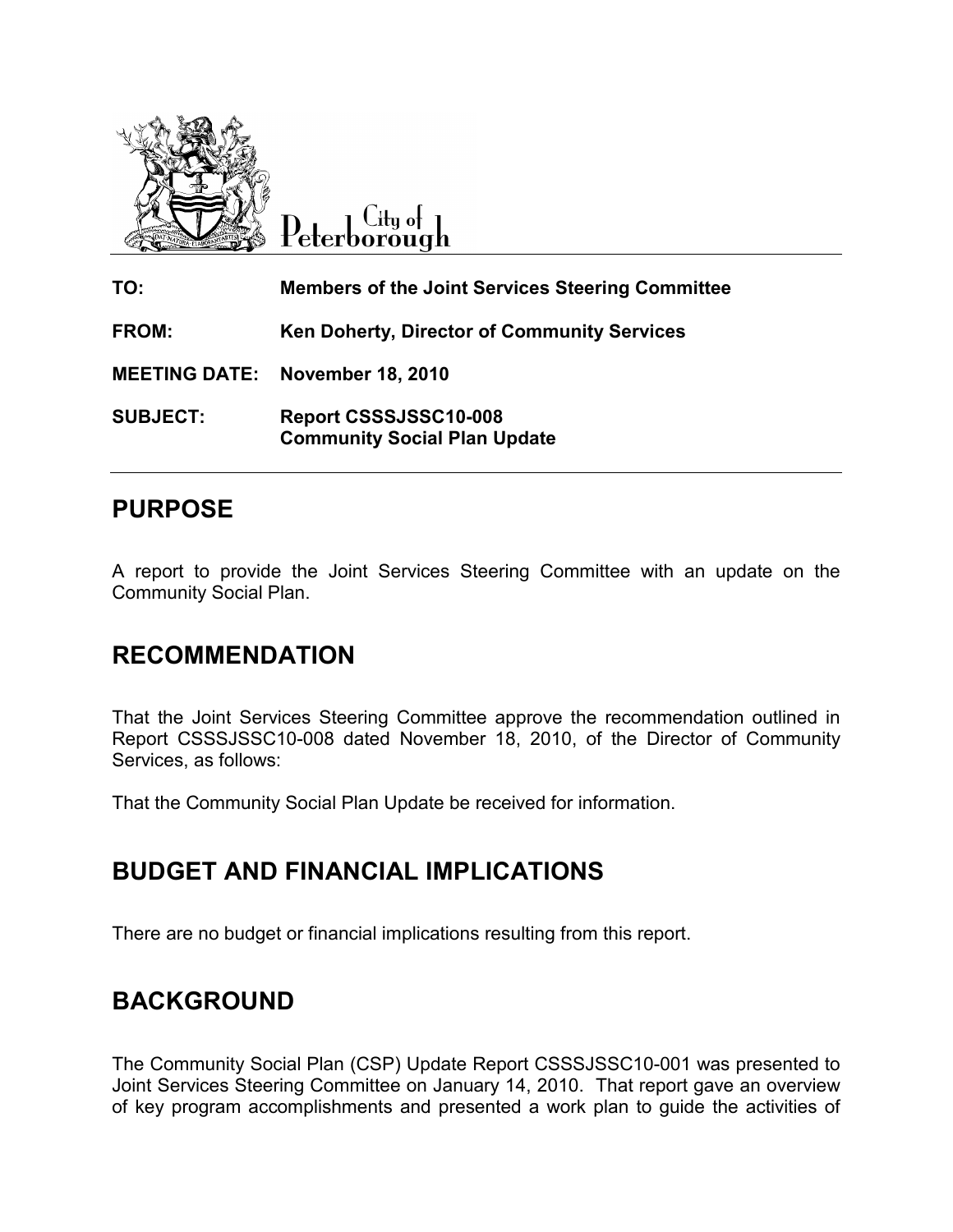the Community Social Plan for 2010/2011. While work continues on priorities identified in township-specific work plans, the CSP Coordinator has also received a number of requests over the past six months for collaboration on initiatives with a county-wide reach. This reflects both the broad scope of the Community Social Plan priorities, and an increased awareness of the Community Social Plan's role in bridging between the City and County on service planning and coordination issues.

## Key Program Development Activities

### General

Community Social Plan staff have organized or participated in a number of community consultations over the past 6-8 months to identify service gaps and assess needs within the County. Some examples include:

- $\bullet$  On May 4<sup>th</sup>, 2010 a consultation was held with nine service providers in Havelock Belmont Methuen Township. Agency staff came together to share program information and discuss gaps in service. The roundtable discussion increased awareness between agencies and municipal staff of services being delivered in the township. This will encourage more frequent and appropriate referrals between agencies and improved coordination of services.
- ♦ The Peterborough County-City Health Unit recently launched the "Healthy Communities Initiative" with funding from the Ministry of Health Promotion and Sport. The CSP is participating in the stakeholder reference group for this project, given the overlap with several CSP priorities. The CSP is assisting with community consultations involving all eight townships, and attending an agency-specific consultation on November  $18<sup>th</sup>$ , 2010. The Health Unit will create a county-wide plan to promote healthy communities, through policy and program development across six risk factors:
	- 1. Physical Activity
	- 2. Healthy Eating
	- 3. Tobacco Use/Exposure
	- 4. Injury Prevention
	- 5. Substance and Alcohol Misuse
	- 6. Mental Health

### Community Partnerships

The CSP Coordinator is now engaged with a number of networks, committees and working groups that correspond to priority areas within the Community Social Plan.

An active role has been maintained with the Peterborough Partnership Council on Immigrant Integration. The Partnership Council hosted a one-day conference on March 25<sup>th</sup>, 2010 at the Holiday Inn, Peterborough called "Together We Prosper". Workshops were provided for non-profit organizations, municipal staff and employers to help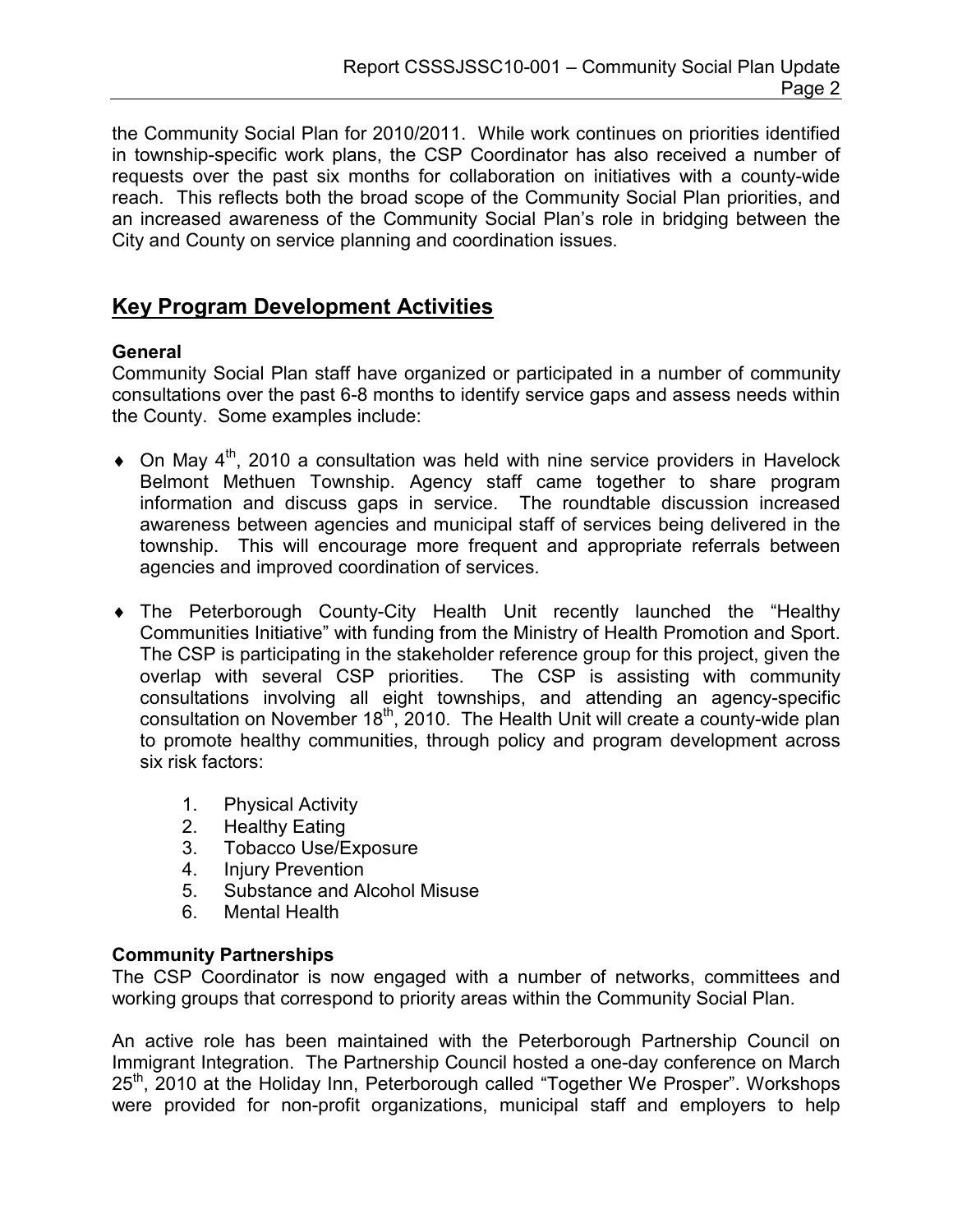promote immigrant integration. A total of 130 participants attended from business, social services, healthcare, and education sectors.

The CSP Coordinator has joined the Community Food Network and the Community Food Centre working group as the facilitation of local food security initiatives has been identified as a workplan priority for the CSP. Access to adequate, affordable and nutritious food remains a challenge for low-income families. CSP participation generates support for the development of food-related programs across all eight townships, and enables the sharing of best practices between rural and urban initiatives.

The CSP has been working with the Peterborough Community Garden Network to link gardening projects in the County with the resources and expertise of the network. The CSP assisted Buckhorn Public School and Community Garden Project to prepare a grant application for the Sobey's Earth Day Fund in support of garden improvements.

### Service Provider Capacity-Building

The CSP continues to support County organizations and community groups wishing to build their capacity to deliver programs that address local needs or priorities.

The Rural Outreach Committee is receiving ongoing assistance with information and resources regarding non-profit incorporation and charitable registration.

Lovesick Lake Native Women's Association (LLNWA) is receiving support to conduct a needs assessment involving Metis and non-status Aboriginal residents of Peterborough County. Results will inform future program development at LLNWA's Buckhorn location. Information gathered during this process will also contribute to a larger asset-mapping project that the CSP will undertake in 2011. The asset-mapping project will combine existing data and gather missing information to generate an inventory and GPS map that identifies community assets as they correspond with CSP priorities. This will expose potential gaps and be useful as a planning tool for townships and service organizations.

The Ennismore Heritage Artspace Committee is receiving assistance with non-profit incorporation and the development of programs at the former St. Martin's Parish Church and Optimist Hall. The Committee has drafted a business plan and intends to operate the building as a community-use facility. The CSP is helping the group to develop a governance structure and fundraising strategy, as well as identifying potential partners for shared use of the facility.

#### Youth Engagement

Feedback from youth surveys completed in 2007 reflects the need for a broader range of activities for County youth, especially those on low incomes or not involved with organized sports programs.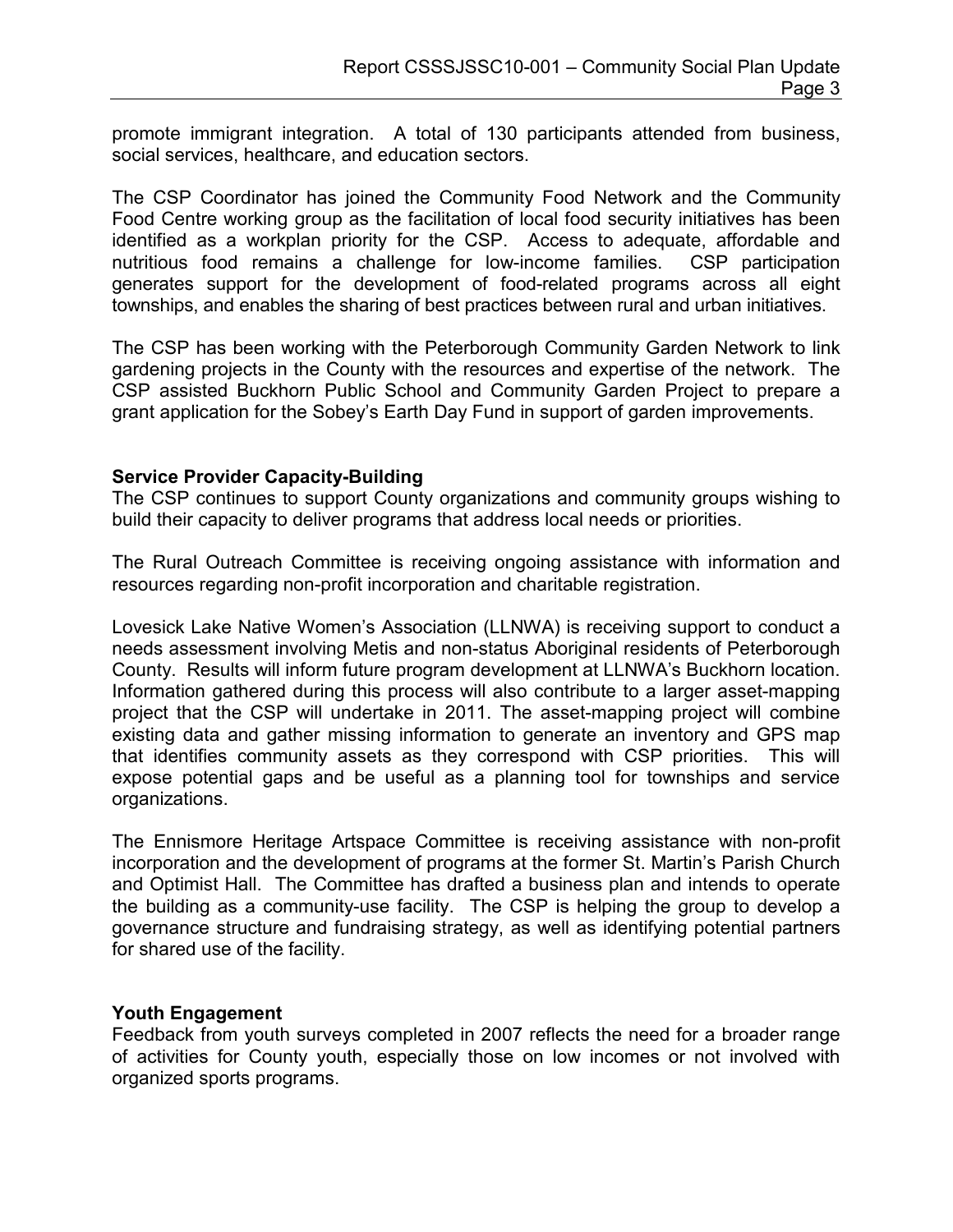Galway Cavendish Harvey Township has formed a Youth Engagement Committee facilitated by CSP staff. One of their goals is to establish a Youth Council to plan local activities and help young people develop leadership skills. CSP staff support this process by providing information on best practices in youth programming and Youth Council governance.

Similar support was provided to Havelock Belmont Methuen Township during a recent review of their Youth Council structure. City Recreation staff met with the Havelock group in May to discuss youth programming and share lessons learned from the formation of the City Youth Council.

A collaboration was formed with the national Arts Network for Children and Youth (www.artsnetwork.ca) on a project to develop community arts infrastructure and promote child and youth engagement in the arts. This two-year initiative will engage emerging youth artists, youth leaders and community arts organizations in creative programming to address health risk factors such as substance abuse, youth suicide and community marginalization. An aboriginal youth training company will present a performance and run theatre-style workshops for 60 young people, beginning in Havelock Belmont Methuen and Smith-Ennismore-Lakefield Townships.

### Program and Service Coordination

A Community Information Fair was held for residents of Galway Cavendish Harvey and surrounding townships on November  $2^{nd}$ , 2010. Twenty-one organizations attended to provide information on their programs and services. Township residents were able to drop in and speak directly with agency staff or pick up brochures. These events improve access to services for those who lack transportation, Internet access, or knowledge of the many organizations operating in the City and County.

- ♦ The Rural Outreach Committee (ROC) in Buckhorn identified a need for nutrition education and skills development programs for their clients. The Health Unit was approached to offer the "Come Cook With Us" program at the Outreach Centre, which was attended by 10 women. This program teaches nutrition and food preparation skills in an environment that promotes social inclusion. The group has decided to start a Collective Kitchen as a next step, to be coordinated by members with initial start-up support from the Health Unit.
- The CSP worked with the United Way to expand the 2010 "Coats for Kids and Adults Too" winter clothing distribution to more County locations including the Buckhorn Library on November  $8<sup>th</sup>$ , the Havelock TEACH Centre on November 11<sup>th</sup>, and Apsley Public School on November 12<sup>th</sup>, 2010.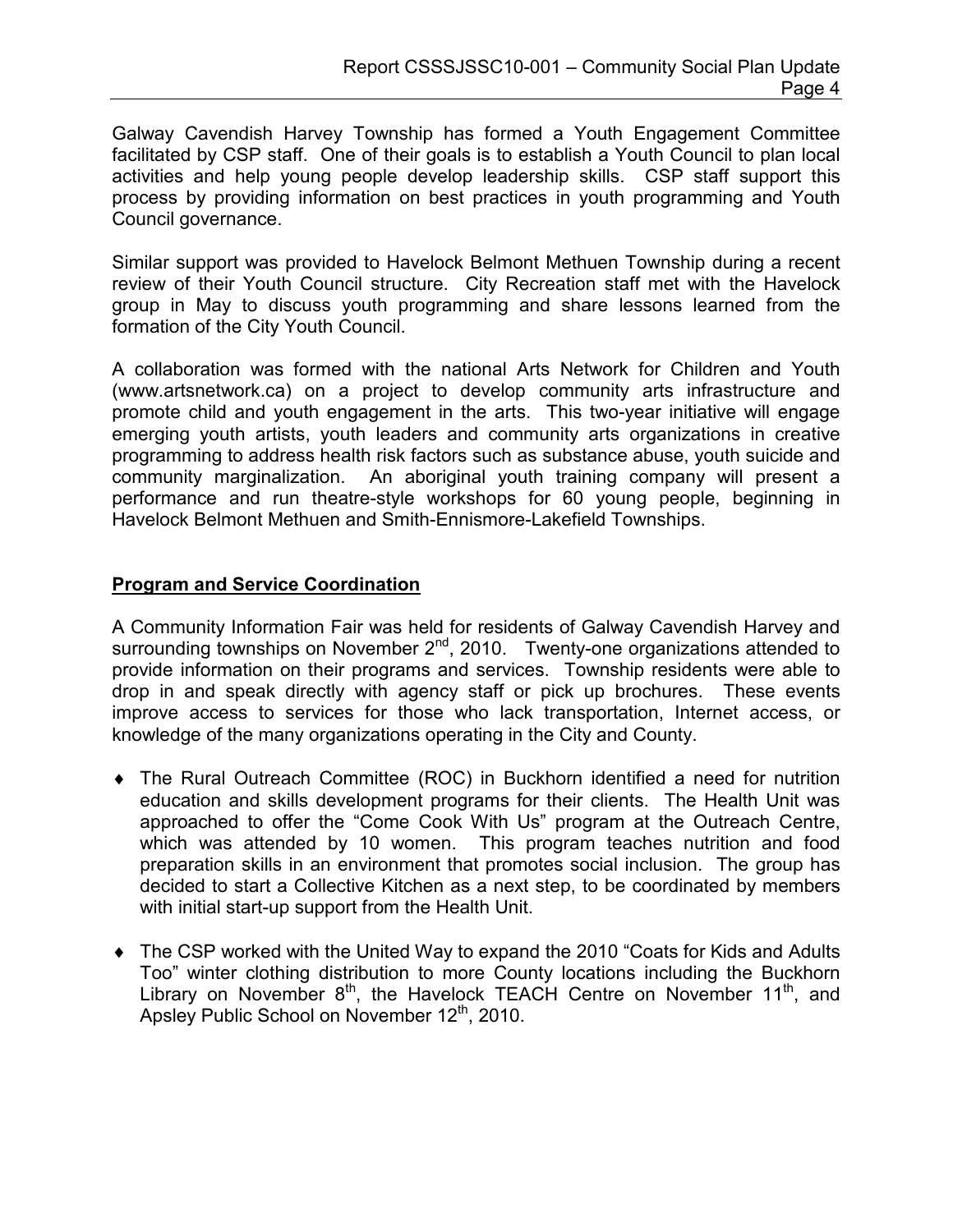## **Transportation**

Transportation persists as an area of need without a ready solution, but the CSP continues to explore information on other community models and talk to other service providers to determine if better coordination/collaboration is possible.

In the meantime, County residents continue to have access to the Ontario Works van service through the Community Social Plan. Rides are available for health or employment-related appointments (dental, medical, counselling, rehabilitation, job search, access to food banks, training or education, Help Centre visits, etc.) and are pre-booked.

The following table demonstrates the number of van rides provided to rural residents through the CSP since the option was introduced:

| <b>Van Route</b> | 2006     | 2007     | 2008     | 2009     | 2010                         | <b>Areas Served</b>                                               |
|------------------|----------|----------|----------|----------|------------------------------|-------------------------------------------------------------------|
| East             | 2 trips* | 6 trips  | 10 trips | 36 trips | 159 trips<br>(as of Oct. 22) | Havelock, Millbrook,<br>Norwood, Bailieboro,<br>Keene             |
| North            | 16 trips | 74 trips | 71 trips | 32 trips | 28 trips<br>(as of Oct. 22)  | Apsley, Buckhorn,<br>Lakehurst, Woodview,<br>Lakefield, Ennismore |

\* Trip = one-way journey

## Employment

### Employment Ontario Service Provider Changes

In December 2009 the Ministry of Training Colleges and Universities (MTCU) Employment Ontario branch announced changes to their provincial network of employment service providers. The Ministry undertook a review of existing employment and training services with a goal to reduce the number of service providers and streamline access to a full range of services in a one-stop approach. MTCU made the first announcements regarding the new service model in late January 2010. The transformation of employment and training services will be fully planned and implemented by April 2012. The Ministry has selected Employment Planning and Counselling, Northern Lights Vocational Services and Fleming College as service providers for the Peterborough area. These organizations will be expected to deliver a broad range of employment programs from their locations.

The Ministry designated specific areas of the County to each of the 3 service providers as follows: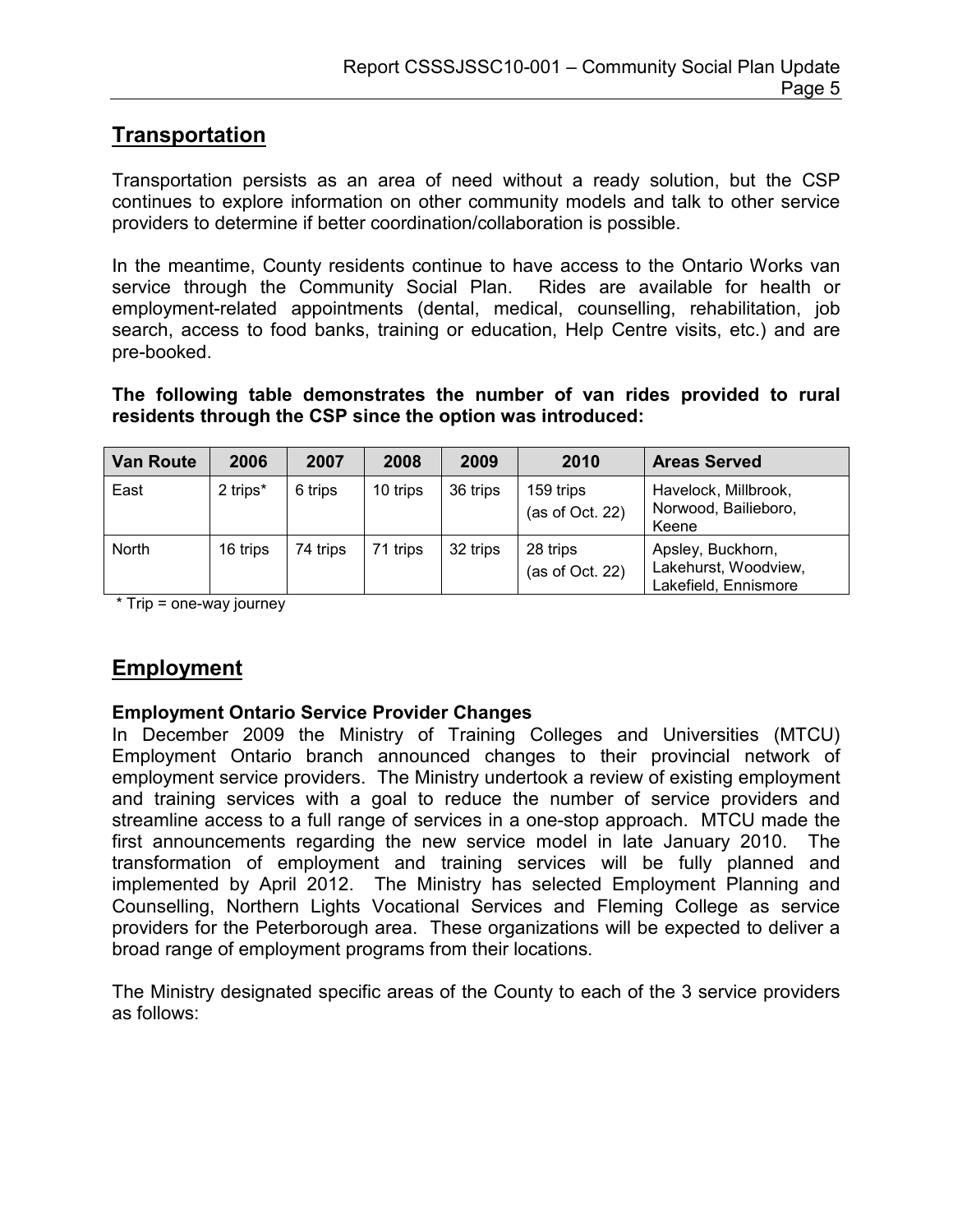| <b>Service Provider</b>                    | <b>Areas Covered</b>                                                                 |  |  |
|--------------------------------------------|--------------------------------------------------------------------------------------|--|--|
| <b>Employment Planning and Counselling</b> | Central Peterborough, Havelock Belmont<br>Methuen, Douro Dummer, Asphodel<br>Norwood |  |  |
| <b>Fleming College</b>                     | South Peterborough, Otonabee South<br>Monaghan, Cavan Monaghan                       |  |  |
| Northern Lights Canada                     | North Peterborough, Galway Cavendish<br>Harvey, North Kawartha                       |  |  |

The CSP Coordinator met with these providers on March  $9<sup>th</sup>$  and April 30<sup>th</sup> to develop a plan for County outreach that would avoid overlap and duplication.

### **PERC Outreach**

With PERC's continued County outreach and additional outreach commitments from the 3 providers under the new model, County residents will benefit from more frequent access to employment counselling services.

Due to recent staffing changes at PERC, a revised County outreach schedule has been implemented and communicated through township CAO's and library staff. The chart below outlines the new service schedule:

| <b>Location</b>          | <b>Day</b>                    | <b>Time</b>       |  |
|--------------------------|-------------------------------|-------------------|--|
| <b>Havelock Library</b>  | Mondays                       | $9$ am $-12$ noon |  |
| Norwood Library          | Mondays                       | 1 pm $-$ 4 pm     |  |
| Millbrook Library        | $9$ am $-12$ noon<br>Tuesdays |                   |  |
| <b>Ennismore Library</b> | Wednesdays                    | 9 am-12 noon      |  |
| <b>Buckhorn Library</b>  | Wednesdays                    | 1 pm $-$ 4 pm     |  |
| Douro Library            | Fridays                       | $9$ am $-12$ noon |  |
| Keene Library            | Fridays                       | 1 pm $-$ 4 pm     |  |

### Enhanced Employment Services Program

CSP staff worked with Ontario Works and the Community Training and Development Centre to offer 2 pre-employment programs in the County. The "Career Makeover" 6 week program was open to women on social assistance looking to re-enter the labour market. Ten individuals attended the first session at the Rural Outreach Centre in Galway Cavendish Harvey Township between May and June 2010. A second program attended by six individuals was run between October and November 2010 in Asphodel-Norwood Township at the Town Hall. Participants had the opportunity to develop selfesteem, financial literacy and budgeting skills, resume, job search, and interview skills.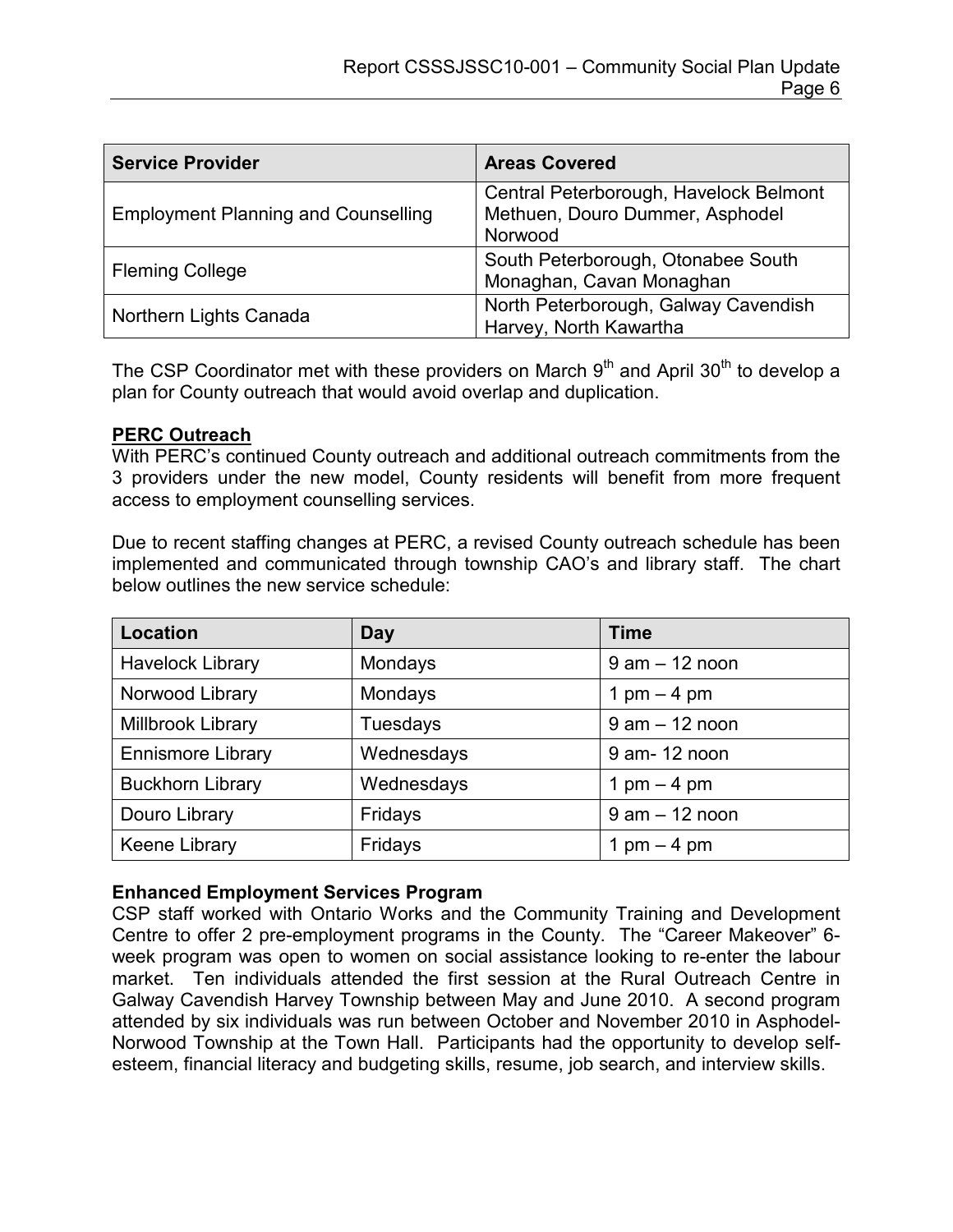Eastern Peterborough County Career Fair – February 25, 2010The Peterborough Employment Resource Centre (PERC), Community Social Plan and Ontario Works Employment Services organized a hiring fair at the Asphodel-Norwood Community Centre on February 25, 2010. 208 jobseekers and 25 exhibitors attended the event. Asphodel-Norwood, Douro-Dummer and Havelock-Belmont-Methuen Townships assisted with funding support for venue and marketing.

### Buckhorn Career Fair – March 31, 2010

A second Career Fair took place at the Buckhorn Community Centre on March 31, 2010. 94 jobseekers and 24 exhibitors attended the event. Several local employers commented on the value of the event and the large pool of qualified applicants they were able to access. These events continue to be an important activity supporting local economic development and sustainability for small and mid-sized businesses, particularly those operating in the hospitality and tourism sectors.

### CSP Help Centres

CSP staff continue to operate two community Help Centres in the County, located in municipal libraries. The Buckhorn Help Centre is open on Mondays from 11am-4pm while the Havelock Help Centre operates Thursdays from 2-7pm. In addition to these drop-in locations, Community Social Plan staff responds to calls through the telephone Help Line, which is available to all City/County residents, Monday through Friday during normal business hours. Together, the Help Line and Help Centres have supported 444 individuals since 2006.

### The following table reflects Help Centre activity:

| Location                                                     | 2006 | 2007 | 2008 | 2009 | 2010  |
|--------------------------------------------------------------|------|------|------|------|-------|
| <b>Buckhorn</b>                                              |      | 21   | 8    | 11   | $25*$ |
| <b>Havelock</b>                                              | 11   | 64   | 101  | 118  | $85*$ |
| Other (Norwood,<br>Millbrook, Keene.<br>Lakefield, and City) |      |      |      | 1    | 8*    |
| Total:                                                       | 444  |      |      |      |       |

\* Stats as of October 22, 2010